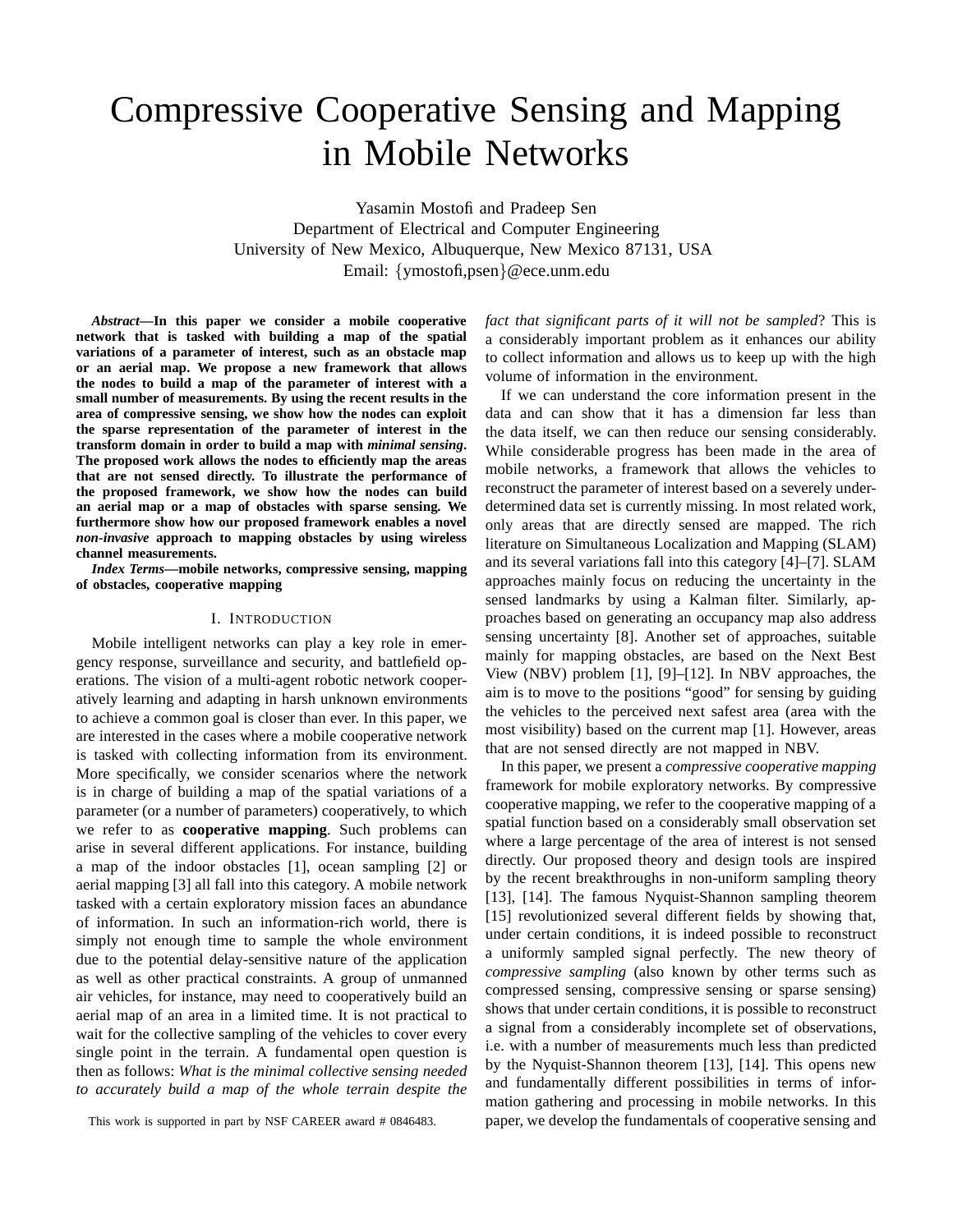mapping in mobile networks from a compressive sampling perspective. While our proposed framework would be applicable to several mobile network applications, in this paper we mainly focus on *cooperative mapping of a spatial function* such as collective aerial or underwater mapping, collective mapping of the communication signal strength or cooperative mapping of the obstacles.

The paper is organized as follows. In Section II we discuss the compressibility of the signals of interest in mobile exploratory networks. In Section III we provide a brief introduction to the theory of compressive sensing. In Section IV we consider cooperative aerial mapping as well as mapping of obstacles. In particular, we propose a novel compressive and non-invasive technique for mapping of the obstacles, based on wireless channel measurements. We conclude in Section V. A list of key variables used in the paper is provided in Table 1.

## II. SIGNAL COMPRESSIBILITY IN COOPERATIVE MOBILE **NETWORKS**

We first define what "sparse" and "compressible" signals refer to.

*Definition:* A *sparse* signal is a signal that can be represented with a small number of non-zero coefficients.

*Definition:* A *compressible* signal is a signal that has a transformation where most of its energy is in a very few coefficients, making it possible to approximate the rest with zero. In this paper, we are interested in linear transformations.

The new theory of compressive sampling shows that, under certain conditions, a compressible signal can be reconstructed using very few observations. Most natural signals are indeed compressible. The best sparse representation of a signal depends on the application and can be inferred from analyzing similar data. Our analysis of aerial maps, obstacle maps (indoor or outdoor) as well as maps of communication signal strength, for instance, has shown them to have a considerably sparse representation. Fig. 1 shows two maps based on real data, an aerial map and an obstacle map. By applying a linear transformation to the signals, it can be seen that most of the signal's energy is contained in a small percentage of the transform coefficients. However, *this energy is not necessarily confined to a consecutive set of transform coefficients*, which makes reconstructing the signal based on a considerably small number of observations challenging. In general, Fourier transformation can provide a good compression for the spatial variations of the communication channel or a height map. For the maps that have localized non-stationary features, such as an obstacle map (see Fig. 1 b), wavelet transform or total variation (a difference-based approach) can provide an even better compression. A map of the obstacles is also sparse in the spatial domain. It should be noted that in the compressed mapping of the obstacles, an object-based approach is not suitable. Instead, we consider the space of interest as a binary spatial function that takes on values of 0 or 1 (it is also possible to make it non-binary and include the properties of the objects as we shall see in Section IV).

In this paper, we show how the new theory of compressive sampling can result in fundamentally different sensing approaches in mobile cooperative exploratory networks.

## III. COMPRESSIVE SAMPLING THEORY

The new theory of sampling is based on the fact that realworld signals typically have a sparse representation in a certain transformed domain. Exploiting sparsity, in fact, has a rich history in different fields. For instance, it can result in reduced computational complexity (such as in matrix calculations) or better compression techniques (such as in JPEG2000). However, in such approaches, the signal of interest is first fully sampled, after which a transformation is applied and only the coefficients above a certain threshold are saved. This, however, is not efficient as it puts a heavy burden on sampling the entire signal when only a small percentage of the transformed coefficients are needed to represent it. The new theory of compressive sampling, on the other hand, allows us to sense the signal in a compressed manner to begin with.

Consider a scenario where we are interested in recovering a vector  $x \in \mathbb{R}^N$ . We refer to the domain of vector x as the primal domain. For 2D signals, vector  $x$  can represent the columns of the matrix of interest stacked up to form a vector (a similar approach can be applied to higher-order signals). Let  $y \in \mathbb{R}^K$  where  $K \ll N$  represents the incomplete linear measurement of vector  $x$  obtained by the sensors. We will have

$$
y = \Phi x,\tag{1}
$$

where we refer to  $\Phi$  as the observation matrix. Clearly, solving for x based on the observation set  $y$  is an ill-posed problem as the system is severely under-determined ( $K \ll N$ ). However, suppose that  $x$  has a sparse representation in another domain, i.e. it can be represented as a linear combination of a small set of vectors:

$$
x = \Gamma X,\tag{2}
$$

where  $\Gamma$  is an invertible matrix and X is S-sparse, i.e.  $|\text{supp}(X)| = S \ll N$  where supp $(X)$  refers to the set of indices of the non-zero elements of X and  $|\cdot|$  denotes its cardinality. This means that the number of non-zero elements in  $X$  is considerably smaller than  $N$ . Then we will have

$$
y = \Psi X,\tag{3}
$$

where  $\Psi = \Phi \times \Gamma$ . We refer to the domain of X as the sparse domain (or transform domain). If  $S \leq K$  and we knew the positions of the non-zero coefficients of  $X$ , we could solve this problem with traditional techniques like least-squares. In general, however, we do not know anything about the structure of  $X$  except for the fact that it is sparse (which we can validate by analyzing similar data). The new theory of compressed sensing allows us to solve this problem.

*Theorem 1* (see [13] for details and the proof): If  $K \geq 2S$ and under specific conditions, the desired  $X$  is the solution to the following optimization problem:

$$
\min||X||_0, \text{ such that } y = \Psi X,\tag{4}
$$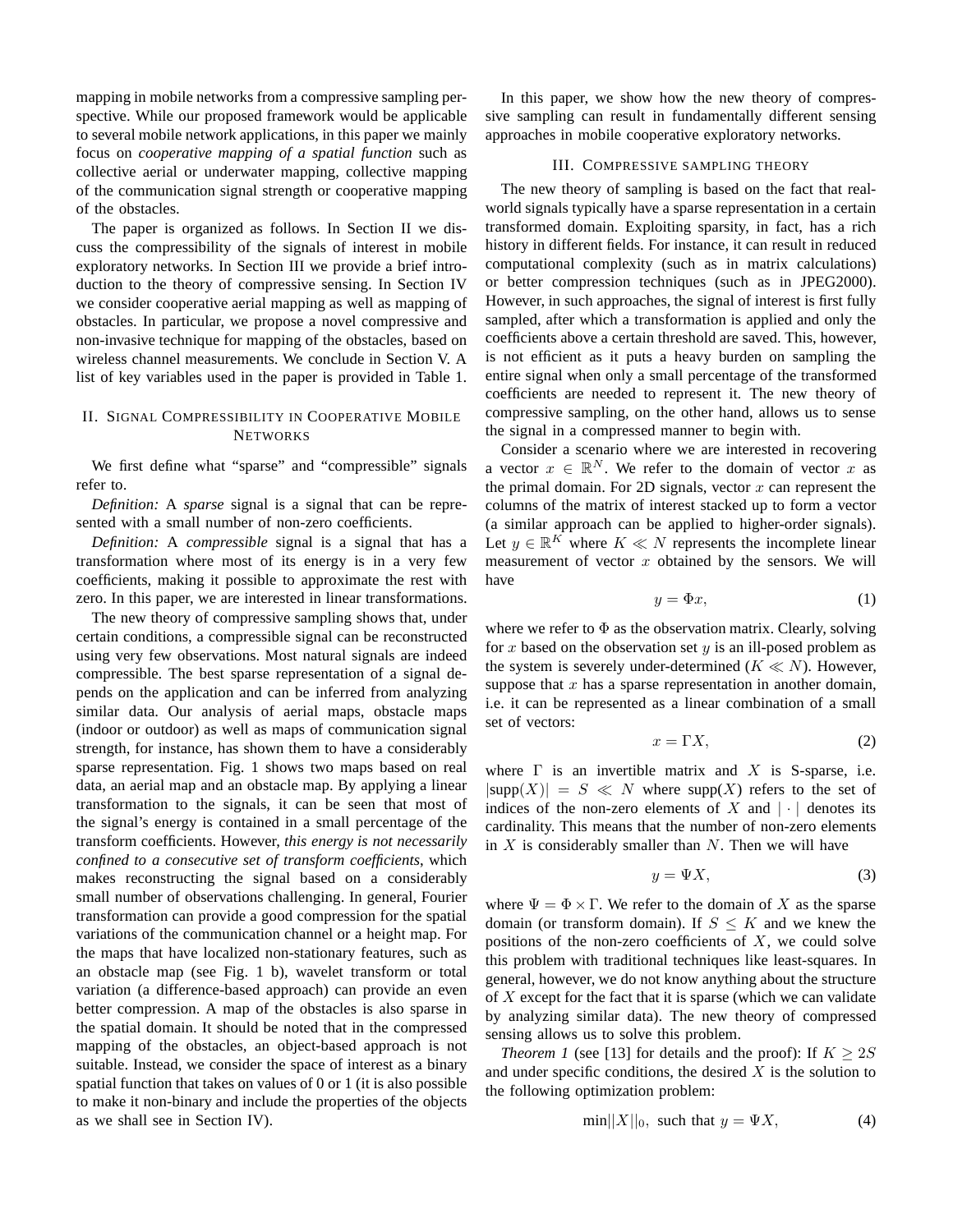

Fig. 1. (a) Height map of Sandia Mountains in New Mexico – courtesy of U.S. Geological Survey (left), and its transformed representation (Fourier) where more than 99.9999% of energy is in less than 3% of the coefficients (right). (b) An obstacle map with the obstacles denoted in white (left), and its transformed representation (wavelet) where 100% of energy is in less than 1% of the coefficients (right).

| $\overline{N}$   | size of the original signal in the primal domain                                 |
|------------------|----------------------------------------------------------------------------------|
| $\cal S$         | size of the support of the signal in the sparse domain                           |
| $\cal K$         | number of measurements taken to estimate the signal                              |
| $\boldsymbol{x}$ | signal in the primal domain, an $N \times 1$ vector                              |
| $\boldsymbol{y}$ | $K \times 1$ measured vector of x in the primal domain                           |
| $\boldsymbol{X}$ | $N \times 1$ vector representing a linear transform of x                         |
| $\Phi$           | $K \times N$ observation matrix, s.t. $y = \Phi x$                               |
| $\Gamma$         | $N \times N$ linear projection matrix, s.t. $x = \Gamma X$                       |
| $\Gamma^H$       | Hermitian of $\Gamma$                                                            |
| Ψ                | $K \times N$ matrix (defined as $\Psi = \Phi \times \Gamma$ ), s.t. $y = \Psi X$ |
|                  | TARLE I                                                                          |

KEY NOTATIONS USED IN THIS PAPER

where  $||X||_0 = |supp(X)|$  represents the zero norm of vector X.

Theorem 1 states that we only need  $2 \times S$  measurements to recover  $X$  and therefore  $x$  fully. This theorem, however, requires solving a non-convex combinatorial problem, which is not practical. For over a decade, mathematicians have worked towards developing an almost perfect approximation to the  $\ell_0$ optimization problem of Theorem 1 [16]- [17]. Recently, such efforts resulted in several breakthroughs.

More specifically, consider the following  $\ell_1$  relaxation of the aforementioned  $\ell_0$  optimization problem:

$$
\min||X||_1, \text{ subject to } y = \Psi X. \tag{5}
$$

*Theorem 2:* (see [18], [13], [19], [20], [14] for details, the proof and other variations) Assume that  $X$  is S-sparse. The  $\ell_1$  relaxation can exactly recover X from measurement y if matrix  $\Psi$  satisfies the Restricted Isometry Condition for  $(2S, \sqrt{2}-1)$ , as described below.

*Restricted Isometry Condition (RIC) [21]:* Matrix Ψ satisfies the RIC with parameters  $(Z, \epsilon)$  for  $\epsilon \in (0, 1)$  if

$$
(1 - \epsilon) ||c||_2 \le ||\Psi c||_2 \le (1 + \epsilon) ||c||_2 \tag{6}
$$

for all  $Z$ -sparse vector  $c$ .

The RIC is mathematically related to the uncertainty principle of harmonic analysis [21]. However, it has a simple intuitive interpretation, i.e. it aims at making every set of  $Z$ columns of the matrix  $\Psi$  as orthogonal as possible. Other conditions and extensions of Theorem 2 have also been developed [22], [23]. While it is not possible to define all the classes of matrices  $\Psi$  that satisfy RIC, it is shown that random partial Fourier matrices [24] as well as random Gaussian [25]- [26] or Bernoulli matrices [27] satisfy RIC (a stronger version) with the probability  $1 - O(N^{-M})$  if

$$
K \ge B_M S \times \log^{O(1)} N,\tag{7}
$$

where  $B_M$  is a constant, M is an accuracy parameter and  $O(·)$ is Big-O notation [13].

While the recovery of sparse signals is important, in practice signals may rarely be sparse. Most signals, however, will be compressible. In practice, the observation vector  $y$  will also be corrupted by noise. The  $\ell_1$  relaxation and the corresponding required RIC condition can be easily extended to the cases of noisy observation with compressible signals [18].

#### *A. Basis Pursuit: Reconstruction Using*  $\ell_1$  *Relaxation*

The  $\ell_1$  optimization problem of Eq. 5 can be posed as a linear programming problem [28]. The compressed sensing algorithms that reconstruct the signal based on  $\ell_1$  optimization are typically referred to as "Basis Pursuit" [14]. Reconstruction through  $\ell_1$  optimization has the strongest known recovery guarantees [21]. However, the computational complexity of such approaches can be high, which resulted in further attempts to reconstruct the signal through different approaches, as we will discuss in the next section.

# *B. Matching Pursuit: Reconstruction using Successive Interference Cancellation*

The Restricted Isometry Condition implies that the columns of matrix  $\Psi$  should have a certain near-orthogonality property. Let  $\Psi = [\Psi_1 \Psi_2 \dots \Psi_N]$ , where  $\Psi_i$  represents the  $i^{\text{th}}$  column of matrix  $\Psi$ . We will have  $y = \sum_{j=1}^{N} \Psi_j X_j$ , where  $X_j$  is the  $j<sup>th</sup>$  component of vector X. Consider recovering  $X_i$ :

$$
\frac{\Psi_i^H y}{\Psi_i^H \Psi_i} = \underbrace{X_i}_{\text{desired term}} + \underbrace{\sum_{j=1, j \neq i}^N \frac{\Psi_i^H \Psi_j}{\Psi_i^H \Psi_i} X_j}_{\text{interference}}.
$$
\n(8)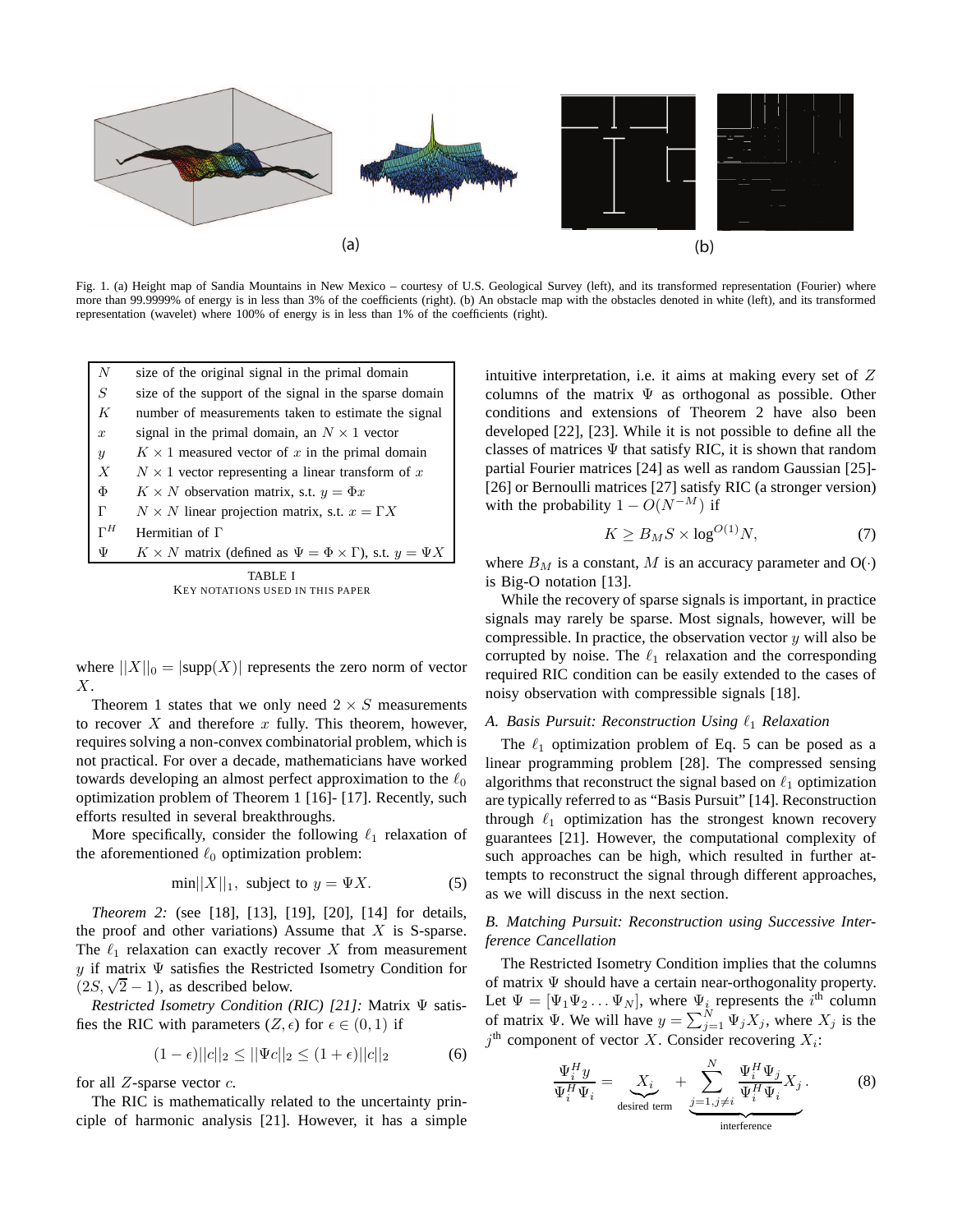If the columns of  $\Psi$  were orthogonal, then Eq. 8 would have resulted in the recovery of  $X_i$ . For an under-determined system, however, this will not be the case. Then there are two factors affecting recovery quality based on Eq. 8. First, how orthogonal is the  $i<sup>th</sup>$  column to the rest of the columns and second how strong are the other components of X. In other words, it is desirable to first recover the strongest component of  $X$ , subtract its effect from  $y$ , recover the second strongest component and continue the process. Adopting the terminology of CDMA (Code Division Multiple Access) in communication literature, we refer to such approaches as *Successive Interference Cancellation.* In fact, if  $X_i \neq 0$ , one can think of  $\Psi_i$  coding  $X_i$ . If the  $i^{\text{th}}$  code is used as in Eq. 8, then  $X_i$  for  $j \neq i$  can not be decoded properly and only  $X_i$ can be recovered.

Such successive cancellation methods have been used in the context of CDMA systems in communication literature for recovering the signals of different users at the base station [29], [30]. While the context of the two problems may seem different, they share a very core fundamental form. Recently, Tropp et al. independently proposed using a version of successive interference cancellation in the context of compressive sampling and derived the conditions under which it can result in almost perfect recovery [31]. They refer to it as Orthogonal Matching Pursuit (OMP). Similar to Successive Interference Cancellation, the basic idea of OMP is to iteratively multiply the measurement vector, y, by  $\Psi^H$ , recover the strongest component, subtract its effect and continue again. Let  $I_{\text{set}}$ denote the set of indices of the non-zero coefficients of  $X$  that is estimated and updated in every iteration. Once the locations of the  $S$  nonzero components of  $X$  are found, we can solve directly for  $X$  by using a least squares solver:

$$
\hat{X} = \underset{X \; : \; \text{supp} (X) = I_{\text{set}}} {\text{argmin}} ||y - \Psi X||_2. \tag{9}
$$

OMP, however, has various significant drawbacks, most notably lack of performance guarantee for partial Fourier matrices [21]. Regularized Orthogonal Matching Pursuit (ROMP), an extension of OMP, was then introduced by Needell et al. as a way to overcome problems with OMP [21]. The main difference in ROMP as compared to OMP is that in each iterative step, a set of indices (locations of vector X with non-negligible components) are recovered at the same time instead of only one at a time [21]. Other variations of this work (some under different names) have also appeared [21]- [32]. In [33], we proposed *Interpolated ROMP* (I-ROMP), an extension of ROMP [21] with a considerably better performance for certain applications. Both OMP and ROMP do not consider the progression of the reconstructed signal in the primal domain and only process the signal in the sparse domain. We showed in [33] that this can result in a reconstructed signal with undesirable properties in the primal domain. In order to address this, we proposed I-ROMP, which combines upsampling the measurement signal in the primal domain and successive interference cancellation approaches (see [33] for more details). Algorithm 1 shows a summary of

# **Algorithm 1** A Summary of Matching Pursuit Approaches (OMP [31], ROMP [21] and I-ROMP [33])

**Input:** measured vector  $y \in \mathbb{R}^K$ , target sparsity S, and size of full signal  $N$ 

**Output:** set of indices  $I_{set} \subset \{1, ..., N\}$  of non-zero coefficients in X with  $|I_{\text{set}}| \leq S$ , and  $\hat{X}$ , the estimated X.

**Initialize:**  $I_{\text{set}} = \emptyset$  and  $y^{\text{new}} = y$ 

- 1: **while** stop criteria not met **do**
- 2:  $y_f^{\text{new}} = F(y^{\text{new}})$

3: 
$$
\ddot{X}_{\text{proj}} = \Psi_f^H y_f^{\text{new}}
$$

4: choose a subset of indices from  $X_{\text{proj}}$  based on a utilized criteria for deciding the significant coefficients 5: update index set  $I_{\text{set}}$ 

6: 
$$
\hat{X} = \underset{X \text{ supp } (X) = I_{\text{set}}}{\operatorname{argmin}} ||y - \Psi X||_2
$$
  
7:  $y^{\text{new}} = y - \Psi \hat{X}$   
8: **end while**

the steps involved in Matching Pursuit approaches. Function  $F$  in the second step is an upsampling function (such as an interpolator) for I-ROMP and is  $F(y^{new}) = y^{new}$  for OMP/ROMP. Consequently,  $\Psi_f$  of the third step is the full  $N \times N$  Ψ matrix for I-ROMP and is the original  $K \times N$ matrix for OMP/ROMP (as discussed previously).

While  $\ell_1$  relaxation of the previous part can solve the compressed sampling problem with performance guarantees, the computational complexity of the iterative greedy approaches of this part can be considerably less [31]. In the next section, we use both approaches when reconstructing the signal.

# IV. COMPRESSIVE COOPERATIVE MAPPING IN MOBILE **NETWORKS**

In this section we show how the new theory of compressive sampling and reconstruction can result in the efficient mapping of a spatial function in mobile cooperative networks. In particular, we discuss two cases, cooperative aerial mapping and mapping of the obstacles.

## *A. Compressive and Cooperative Aerial Mapping*

Consider a case where a group of Unmanned Air Vehicles (UAVs) are tasked with building an aerial map of a region. Then  $x$  of Eq. 1 represents the aerial map of interest in the spatial domain. The vehicles make measurements in the spatial domain, i.e. vector  $y$  consists of the few measurements made by the vehicles. Then Fourier transformation, for instance, can be used for sparse representation and reconstruction.

Fig. 2 (left) shows an aerial map of a portion of the Sandia Mountains in Albuquerque, NM. Fig. 2 (right) shows our reconstruction when only 30% of the area is sensed. We used I-ROMP of Algorithm 1 for reconstruction and exploited the sparse representation of the signal in the Fourier domain. The normalized MSE of this reconstruction is  $7.5 \times 10^{-8}$ . It can be seen that the reconstructed map is almost identical to the real map. The result indicates the potentials of compressive sampling framework for efficient and cooperative mapping in mobile networks.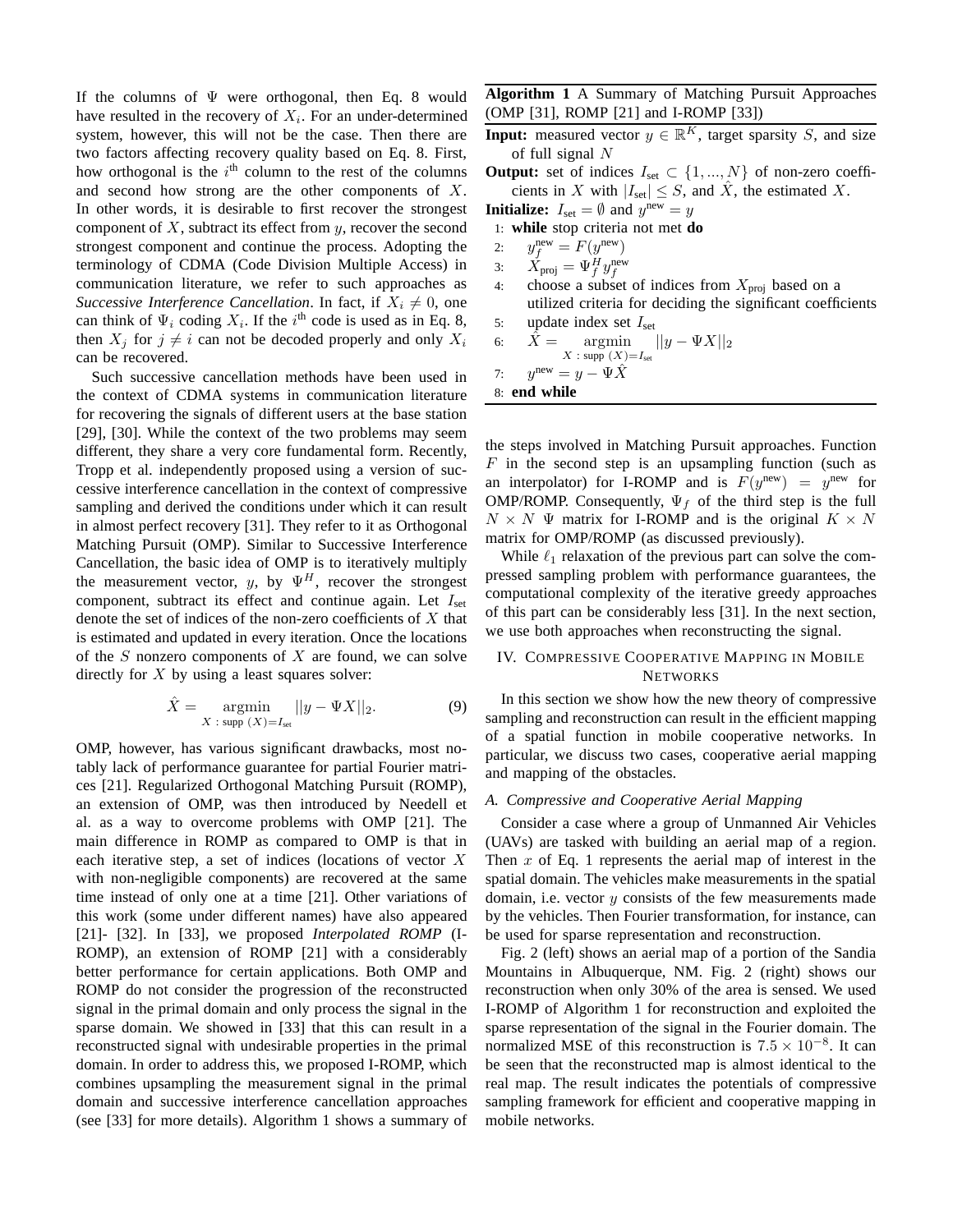

Fig. 2. Demonstration of the reconstruction of a height map (as applicable to UAV applications) with only 30% measurements using compressed sensing. (left) the original height map of a portion of Albuquerque Sandia Mountains data set (courtesy of U.S. Geological Survey). (right) reconstruction using I-ROMP technique with only 30% random samples. The normalized MSE of the reconstruction is  $7.5 \times 10^{-8}$ . For clarity, refer to the original PDF for the color version of this image.

#### *B. Compressive Cooperative Mapping of Obstacles*

In this section we show how a group of mobile nodes can build a high-quality map of the obstacles with minimal sensing and without directly sampling a high percentage of the area. Accurate mapping of the obstacles is considerably important for the robust operation of a mobile network. Yet the high-volume of the information presented by the environment makes it prohibitive to sense all the areas, making accurate mapping considerably challenging. In this part, we show how the nodes can cooperatively build a map of the obstacles based on a considerably small set of observations. We furthermore propose a non-invasive mapping strategy which is enabled by the theory of compressive sampling. Since the non-invasive case is more challenging and not addressed previously (to the best of authors' knowledge), this part will mainly focus on the non-invasive case.

# *1) Compressive Non-Invasive Mapping of Obstacles – A New Possibility for Non-Invasive Mapping:*

In this part we show how the theory of compressive sensing enables new *non-invasive* mapping possibilities. By non-invasive mapping, we refer to a mapping technique that allows the vehicles to map inside a building, for instance, before entering it. In general, devising non-invasive mapping strategies can be considerably challenging. Motivated by computed tomography approaches to medical imaging [34], geology [35], and computer graphics [36], we show how our proposed compressed mapping framework can result in a new and efficient *non-invasive sensing* technique for mapping indoor obstacles, based on wireless channel measurements. Consider a case where a number of vehicles want to build a map of the obstacles inside a building before entering it. *A non-invasive mapping allows the nodes to assess the situation before entering the building and can be of particular interest in several applications such as an emergency response.* In this part, we consider building a 2D map (our proposed approach can be extended to 3D maps as well). Figure 3 (left) shows a sample indoor 2D map where a number of vehicles want to map the space before entering it. Let  $g(u, v)$  represent the binary map of the obstacles at position  $(u, v)$  for  $u, v \in \mathbb{R}$ .

We will have

$$
g(u, v) = \begin{cases} 1 & \text{if } (u, v) \text{ is an obstacle} \\ 0 & \text{else} \end{cases}
$$
 (10)

Consider communication from Transmitter 1 to Receiver 1, as marked in Fig. 3 (left). A fundamental parameter that characterizes the performance of a communication channel is the received signal power, which is measured in every receiver [37]. There are three time-scales associated with the spatio-temporal changes of the channel quality and therefore received signal strength [38], as indicated in Fig. 4. The slowest dynamic is associated with the signal attenuation due to the distance-dependent power fall-off (path loss). Then there is a faster variation referred to as shadow fading (shadowing), which is due to the impact of the blocking objects. This means that each obstacle along the transmission path leaves its mark on the received signal power by attenuating it to a certain degree characterized by its properties. Finally, depending on the receiver antenna angle, multiple replicas of the transmitted signal can arrive at the receiver due to the reflection from the surrounding objects, resulting in multipath fading, a faster variation in the received signal power.

A communication from Transmitter 1 to Receiver 1 in Fig. 3 (left), therefore, contains implicit information of the obstacles along the communication path. Let  $P(\theta, t)$  represent the received signal power in the transmission along the ray (line) that corresponds to  $\theta$  and t, as shown in Fig. 3 (left). We can then model  $\ln P(\theta, t)$  as follows [38]

$$
\ln P(\theta, t) = \underbrace{\ln P_T}_{\text{transmitted power in dB}} + \underbrace{\beta - \alpha \ln d(\theta, t)}_{\text{path loss (\leq 0)}} + \underbrace{\sum_{i} r_i(\theta, t) n_i(\theta, t)}_{\text{shadow fading effect due to blocking objects (\leq 0)} + \underbrace{w(\theta, t)}_{\text{multipath fading + noise}},
$$
\n(11)

where  $P_T$  is the transmitted power,  $d(\theta, t)$  is the distance between the transmitter and receiver across that ray,  $\alpha$  and  $\beta$ are constants,  $r_i$  is the distance travelled across the  $i<sup>th</sup>$  object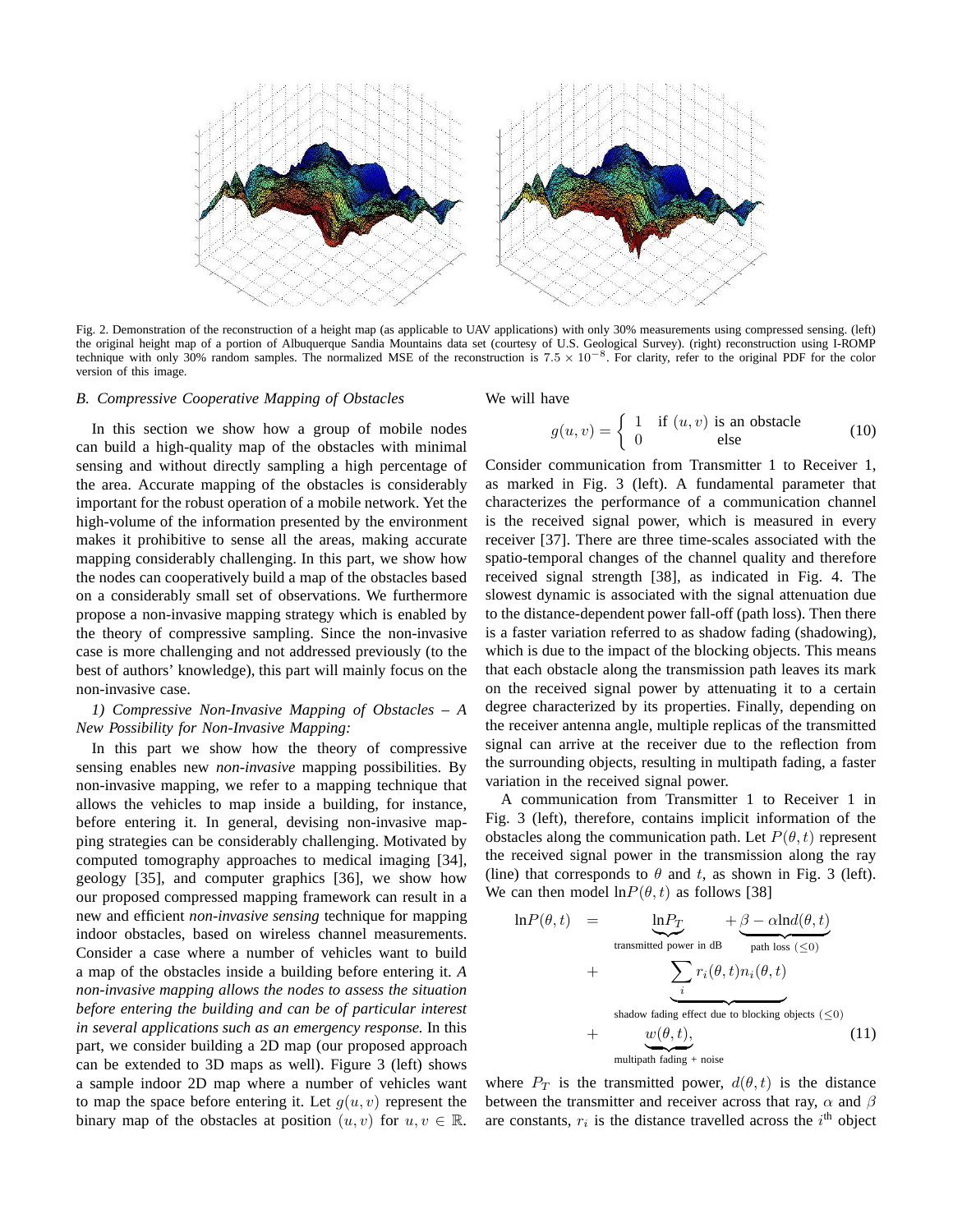





Fig. 3. An indoor obstacle map with the obstacles marked in white and the illustration of compressed non-invasive mapping (left), Reconstruction of the map using the proposed framework with only 4% measurements (middle), Reconstruction of the map using the proposed framework with only 11.7% measurements (right) – only shadowing and path loss are considered.

along the  $(\theta, t)$  ray and  $n_i < 0$  is the decay rate of the wireless signal within the  $i<sup>th</sup>$  object. Furthermore, the summation of Eq. 11 is over the objects across the ray. Then we have

$$
A(\theta, t) \triangleq \ln P(\theta, t) - \ln P_T - (\underbrace{\beta - \alpha \ln d(\theta, t)}_{\text{path loss}})
$$

$$
= \underbrace{\sum_{i} r_i(\theta, t) n_i(\theta, t)}_{\text{shadow fading effect}} + \underbrace{w(\theta, t)}_{\text{multipath fading + noise}}.
$$
(12)

Path loss and shadowing effects represent the signal degradation due to the distance travelled and obstacles respectively and  $w(\theta, t)$  represents the impact of multipath fading, sensing noise and modeling errors. Then

$$
A(\theta, t) = \int \int_{\text{line }(\theta, t)} f(u, v) du dv + w(\theta, t). \tag{13}
$$

where

$$
f(u,v) = \begin{cases} n(u,v) & \text{if } g(u,v) = 1\\ 0 & \text{else} \end{cases}
$$
 (14)

with  $g(u, v)$  representing the binary map of the obstacles (indicated by Eq. 10) and  $n(u, v)$  denoting the decay rate of the signal inside the object at position  $(u, v)$ . By changing t at a specific  $\theta$ , a projection is formed, i.e. a set of ray integrals, as is shown in Fig. 3 (left).

*Fourier Slice Theorem [34]:* Consider the case where there is no multipath fading and noise. The Fourier transformation of  $A(\theta, t)$  (with respect to t) is equal to the samples of the Fourier transform of  $f(u, v)$  across angle  $\theta$ .

The Fourier Slice Theorem allows us to measure the samples of the Fourier transform of the map by measuring the received signal strength and as a result  $A(\theta, t)$  across rays. We can



Fig. 4. A multi-scale representation of the received signal power

then pose the problem in a compressive sampling framework. By measuring the received signal power across the rays, the vehicles can then compute samples of  $A(\theta, t)$  and apply the Fourier Slice Theorem to effectively sample the Fourier transformation of the 2D map. In this case,  $x$  of Eq. 1 represents the samples of the Fourier transform of the map  $(f(u, v))$ acquired using the Fourier Slice Theorem. By utilizing the sparse representation of the signal in the spatial domain (or wavelet), the vehicles can solve for the map cooperatively, based on minimal measurements, and more importantly in a non-invasive manner. For instance,  $X$  can be the vector representation of  $f(u, v)$ . Since the changes in the map is typically sparser than the map itself, a better approach is to consider  $X$  to be the variations in the map. This approach is referred to as Total Variation (TV) [13], which we will use later in our simulation results. Wavelet transformation can potentially result in even a sparser representation than TV in some cases. By sampling in the Fourier domain and reconstructing based on the sparsity in the spatial or wavelet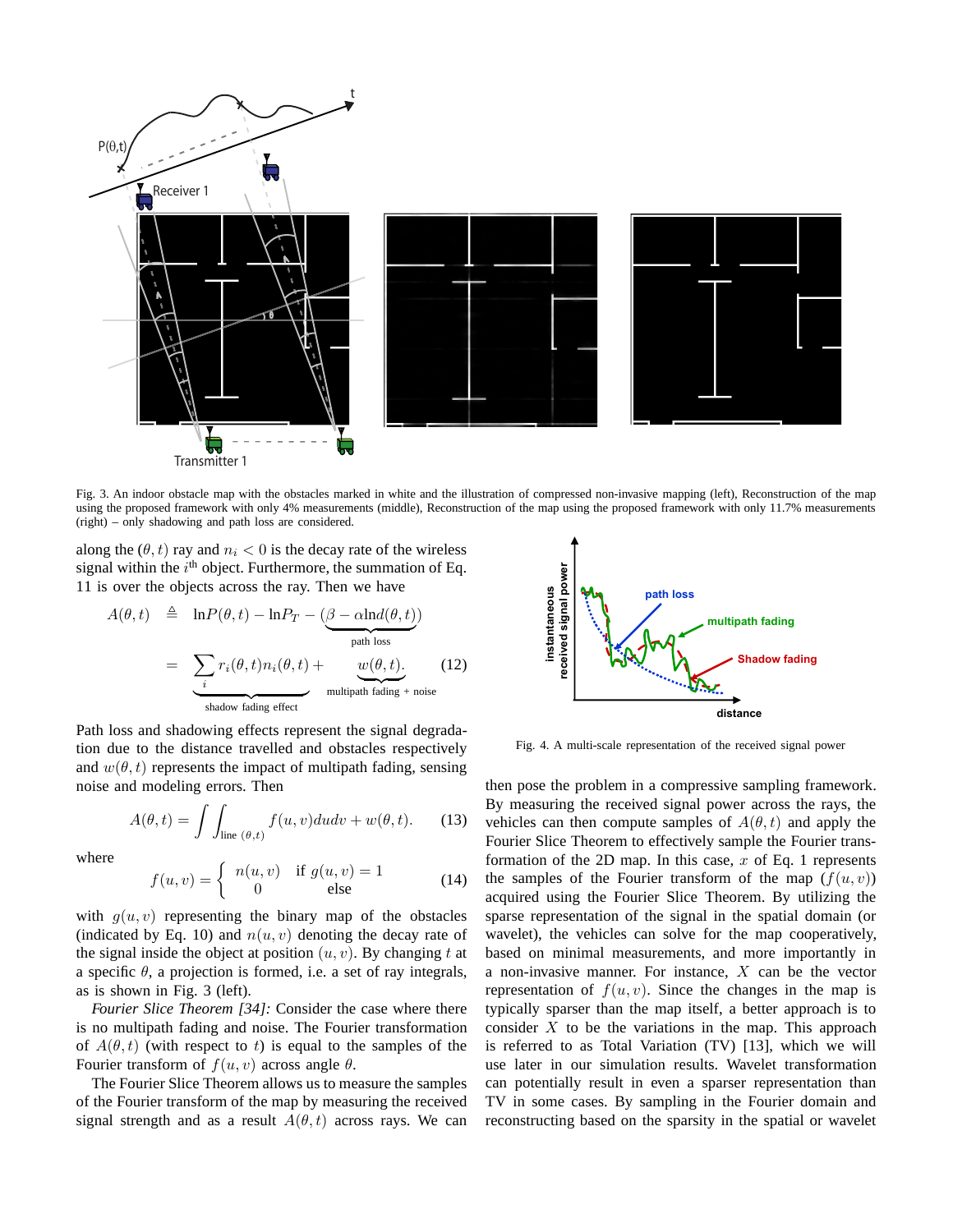

Fig. 5. Normalized Mean Square Error for the reconstruction of the map of Fig. 3 (left) as a function of the % of measurements taken – only shadowing and path loss are considered.

domain, the resulting  $\Psi$  matrix of Eq. 3 will have good isometry properties.

Fig. 3 (middle and right) shows our preliminary results in a simplified setting (only shadow fading and path loss) for non-invasive compressed mapping of the obstacles of the left figure. For this result, no noise and multipath fading is considered. Furthermore, path loss model as well as the distance between the transmitter and receiver is assumed known. Our reconstruction is based on minimizing Total Variation, using  $\ell_1$  magic toolbox [39]. It can be seen that with only 11.7% measurements (right figure), the map can be built almost perfectly. Even with 4% measurements (middle figure), the reconstruction is very close to the original. Fig. 5 shows the normalized MSE of the reconstruction of the obstacle map of Fig. 3 (left) as a function of the percentage of the measurements taken. It can be seen that a cooperative network can build a high-quality and non-invasive map of indoor obstacles with a considerably small set of measurements. While this is a preliminary result, it shows the potential of compressive mapping for non-invasive mapping of obstacles.

*1) Practical Challenges of Non-Invasive Mapping and Further Extensions:* In this part, we proposed a non-invasive compressive and cooperative mapping framework for mapping indoor obstacles. In practice, there can be several challenges in implementing a non-invasive approach, which necessitates further research and implementation in this area. The goal of this part was to propose the foundations of this approach, show that the compressive sampling framework enables the possibility of non-invasive mapping, and initiate further investigation in this area.

The main challenge in implementing the proposed noninvasive mapping approach is multipath fading, i.e. multiple replicas of the transmitted signal will be received at the receiver due to the reflection from the objects inside the building. This will result in the information of the obstacles that are not along the direct path from the transmitter to the receiver to interfere with the desirable information. In general, multipath fading can result in a non-invasive but noisy reconstruction of the indoor obstacle map. However, in several applications it may still be useful to have a rough map before entering the building. The effect of multipath fading can also be reduced by using directional antennas as well as averaging the received signal over a very small distance. It should be noted that the compressive sensing framework enables the possibility of non-invasive mapping in ways that was not feasible beforehand. By utilizing the proposed compressive mapping framework, the map can be built with a considerably small set of measurements. This allows for more measurements to go towards averaging over fading and noise. Such efficient fading mitigation approaches would not have been possible without utilizing the compressive sampling theory framework. In our previous work [40]–[44], we have also developed other multipath fading mitigation techniques in the context of mobile communications. Such approaches can also be utilized to develop a framework where the vehicles cooperatively learn the impact of all the obstacles (not only the ones along the communication path) and remove the effect of interference (caused by multipath) from their received signals. It should also be noted that an estimate of the position of the transmitting vehicle (or the distance between the transmitter and receiver) as well as an approximation of the path loss component (which can be acquired by averaging the received signal) is also needed to implement the non-inv asive approach. Once the vehicles map the obstacles from outside, they can safely enter the building and improve the map by using typical sensing devices and utilizing the proposed compressive mapping framework of this paper.

## *C. Note on the Decentralized Nature of Compressive Mapping*

It should be noted that the nature of our proposed compressive mapping framework is reconstruction based on minimal sensing. Therefore, it naturally lends itself to decentralized approaches where every node can estimate the map based on its own observations as well as the observations of whichever node it can receive information from. This is particularly important in mobile cooperative networks since they typically lack a leader and the underlying graph of the network is not necessarily fully connected.

#### V. CONCLUSIONS

In this paper, we considered a mobile cooperative network that is tasked with building a map of the spatial variations of a parameter in its environment. We developed the foundations of compressive cooperative mapping, a new mapping framework for mobile cooperative networks. By using the recent results in the area of compressive sensing, we showed how the nodes can exploit the sparse representation of the parameter of interest in order to build a map with minimal sensing, and without directly sensing a large percentage of the area. We showed the application of our proposed framework to aerial mapping as well as mapping of the obstacles. We also proposed a new non-invasive mapping technique for cooperative mapping of the obstacles. Our simulation results showed the superior performance of the proposed framework.

### VI. ACKNOWLEDGEMENTS

The authors would like to thank Soheil Darabi and Alireza Ghaffarkhah for helping with some of the initial simulations.